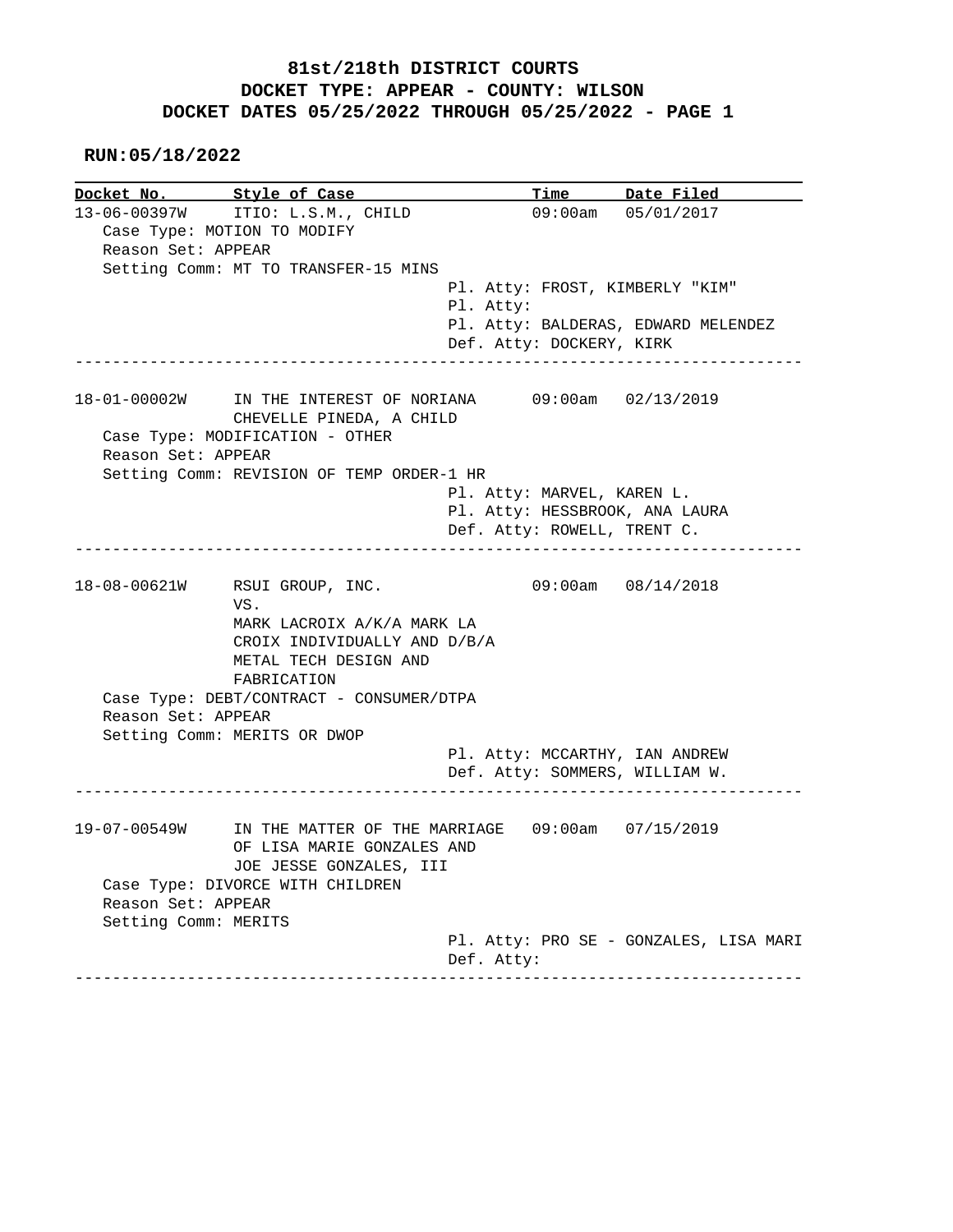**RUN:05/18/2022**

**Docket No. Style of Case Time Date Filed**<br>19-08-00651W MIDLAND FUNDING, LLC 09:00am 08/29/2019 19-08-00651W MIDLAND FUNDING, LLC VS. PAUL JIMENEZ JR. Case Type: DEBT/CONTRACT - CONSUMER/DTPA Reason Set: APPEAR Setting Comm: MERITS OR DWOP Pl. Atty: THOMAS, TAYLOR R. Def. Atty: ------------------------------------------------------------------------------ 19-09-00731W WENDY SUE WAGNER & STEVEN 09:00am 09/27/2019 PATRICK GOEGLEIN VS. TRAVIS MENDIOLA JR. & BRENDA MENDIOLA Case Type: OTHER PROPERTY Reason Set: APPEAR Setting Comm: FINAL HRG-2.5 HRS Pl. Atty: BRYANT, NOHL P. Pl. Atty: ROSENBERG, LOUIS T. Def. Atty: MUNIZ, CARLOS A. Def. Atty: MUNIZ, CARLOS A. ------------------------------------------------------------------------------ 19-11-00847W STATE OF TEXAS 09:00am 11/29/2019 VS. BANKERS INSURANCE COMPANY AND AVIAN SANCHEZ Case Type: JUDGMENT NISI Reason Set: APPEAR Setting Comm: MERITS OR DWOP Pl. Atty: RICHMOND, J. WILLIAM Def. Atty: ------------------------------------------------------------------------------ 19-11-00848W STATE OF TEXAS 09:00am 11/25/2019 VS. LARRY CISNEROS D/B/A PIT BULL BAIL BONDS AND DOROTHY ELAINE PALAFOS Case Type: JUDGMENT NISI Reason Set: APPEAR Setting Comm: MERITS OR DWOP Pl. Atty: RICHMOND, J. WILLIAM Def. Atty: ------------------------------------------------------------------------------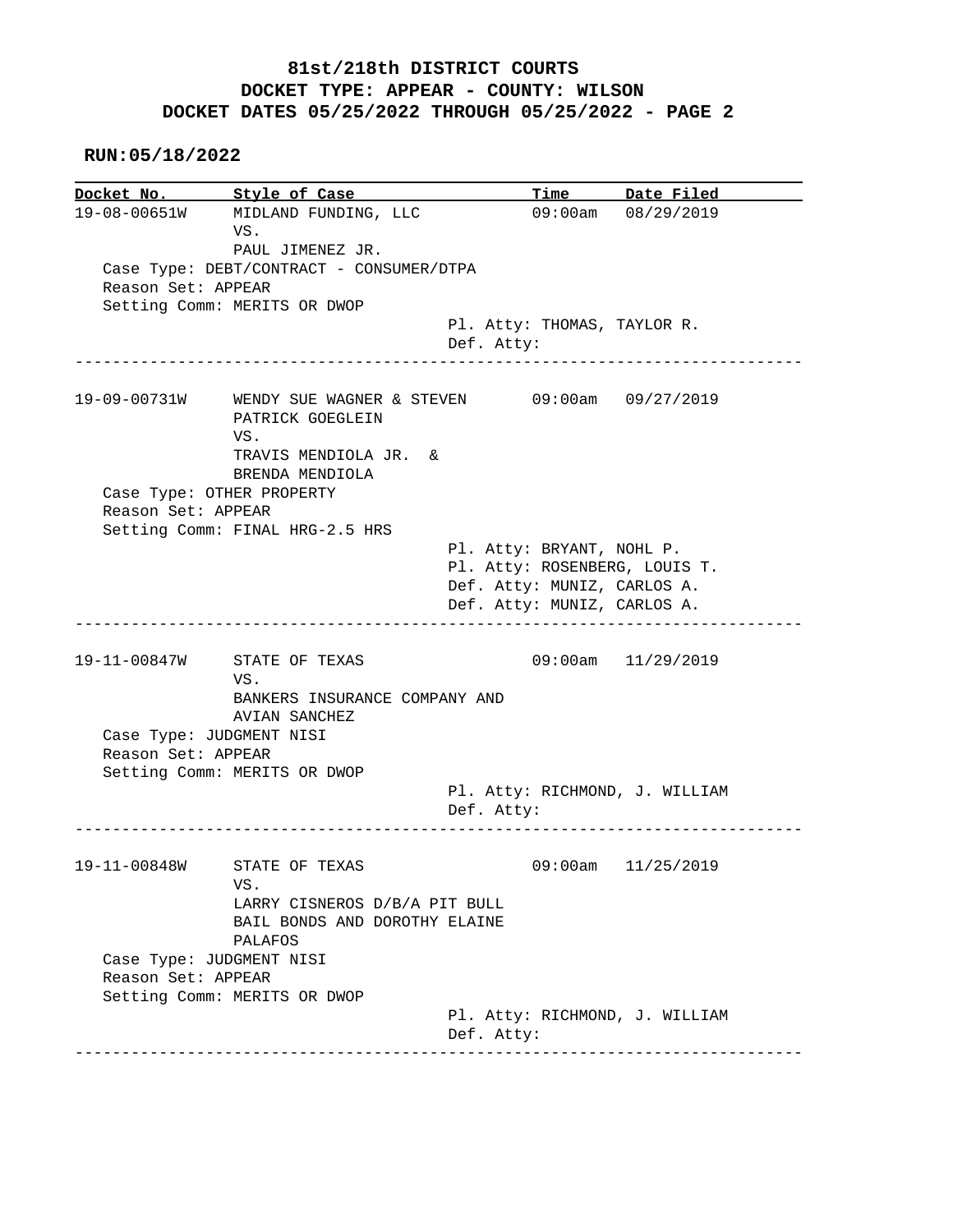**RUN:05/18/2022**

**Docket No. Style of Case Time Date Filed**  19-11-00849W STATE OF TEXAS 09:00am 11/25/2019 VS. JANEEN CAHTERINE BIESENBACH (BAUMAN) AND COURTNEY GARCIA D/B/A ANGEL'S BAIL BONDS Case Type: JUDGMENT NISI Reason Set: APPEAR Setting Comm: MERITS OR DWOP Pl. Atty: RICHMOND, J. WILLIAM Def. Atty: ------------------------------------------------------------------------------ 19-11-00850W STATE OF TEXAS 09:00am 11/25/2019 VS. RUDY MARTINEZ D/B/A EZ BAIL BONDS AND GAIL SALAZAR Case Type: JUDGMENT NISI Reason Set: APPEAR Setting Comm: MERITS OR DWOP Pl. Atty: RICHMOND, J. WILLIAM Def. Atty: ------------------------------------------------------------------------------ 19-11-00851W STATE OF TEXAS 09:00am 11/25/2019 VS. DARRELL NEWMAN D/B/A AAA ACE BAIL BONDS AND AVIAN LEE SANCHEZ Case Type: JUDGMENT NISI Reason Set: APPEAR Setting Comm: MERITS OR DWOP Pl. Atty: RICHMOND, J. WILLIAM Def. Atty: ------------------------------------------------------------------------------ 19-12-00943W STATE OF TEXAS 09:00am 12/30/2019 VS. NIKOLE HERNANDEZ, PRINCIPAL & ALBERT SAENZ DBA AA-BEST BAIL BONDS, SURETY Case Type: OTHER CIVIL Reason Set: APPEAR Setting Comm: MERITS OR DWOP Pl. Atty: RICHMOND, J. WILLIAM Def. Atty: BUNK, J. CHARLES ------------------------------------------------------------------------------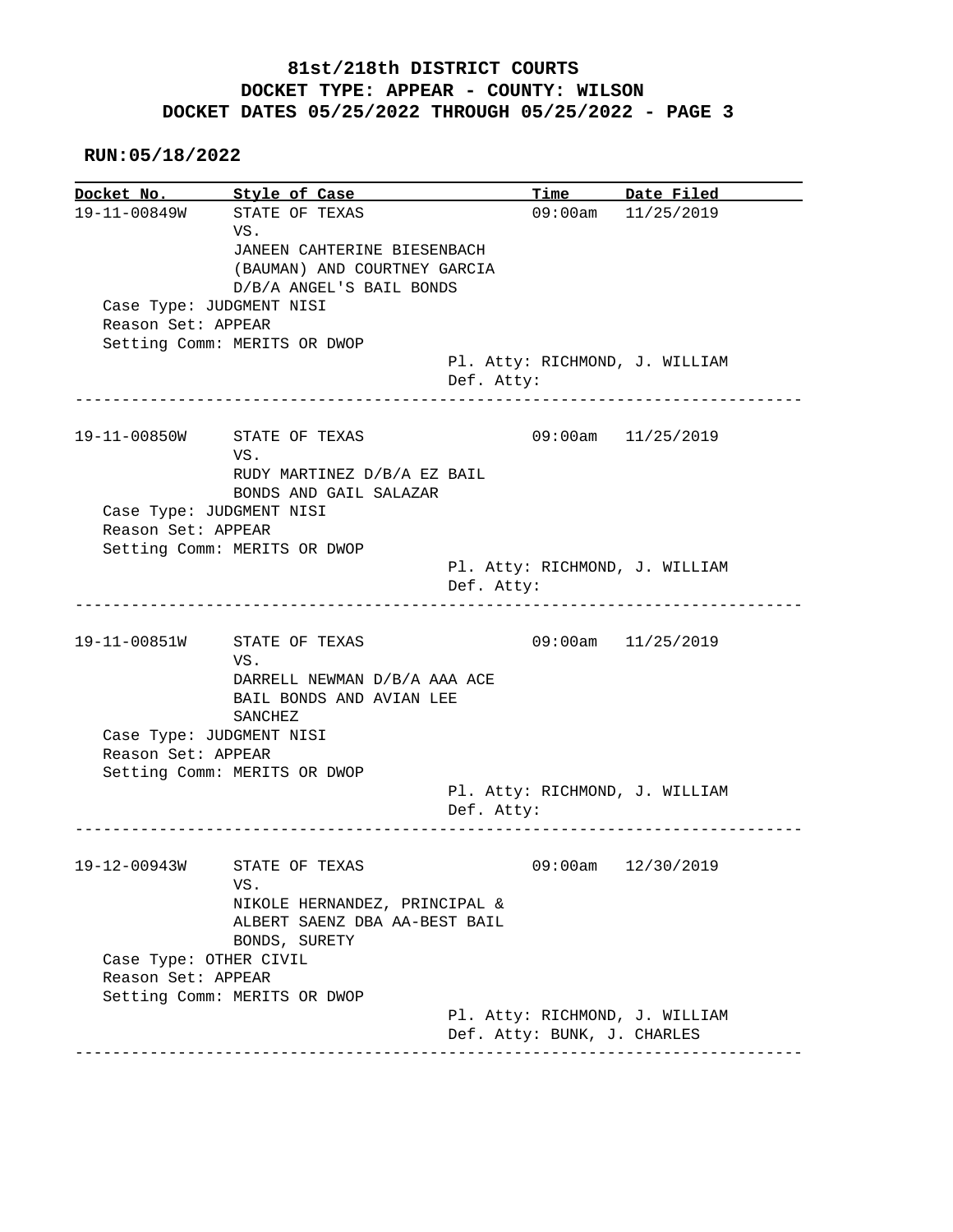#### **RUN:05/18/2022**

|                                              | Docket No. Style of Case                                                                  |            | Time Date Filed                      |
|----------------------------------------------|-------------------------------------------------------------------------------------------|------------|--------------------------------------|
|                                              | 19-12-00945W STATE OF TEXAS                                                               |            | 09:00am 12/30/2019                   |
|                                              | VS.                                                                                       |            |                                      |
|                                              | JOHN OCHOA                                                                                |            |                                      |
| Case Type: OTHER CIVIL                       |                                                                                           |            |                                      |
| Reason Set: APPEAR                           |                                                                                           |            |                                      |
|                                              | Setting Comm: MERITS OR DWOP                                                              |            |                                      |
|                                              |                                                                                           |            | Pl. Atty: RICHMOND, J. WILLIAM       |
|                                              |                                                                                           | Def. Atty: |                                      |
|                                              |                                                                                           |            |                                      |
| 19-12-00946W                                 | STATE OF TEXAS                                                                            |            | 09:00am 12/30/2019                   |
|                                              | VS.                                                                                       |            |                                      |
|                                              | STUART ALEXANDER FRASER                                                                   |            |                                      |
|                                              | PRINCIPAL & DARRELL NEWMAN                                                                |            |                                      |
|                                              |                                                                                           |            |                                      |
|                                              | DBA AAA ACE BAIL BONDS                                                                    |            |                                      |
| Case Type: OTHER CIVIL                       |                                                                                           |            |                                      |
| Reason Set: APPEAR                           |                                                                                           |            |                                      |
|                                              | Setting Comm: DWOP OR MERITS                                                              |            |                                      |
|                                              |                                                                                           |            | Pl. Atty: RICHMOND, J. WILLIAM       |
|                                              |                                                                                           | Def. Atty: |                                      |
|                                              | 20-01-00039W OVATION SERVICES, LLC<br>PLAINTIFF                                           |            | 09:00am 01/15/2020                   |
| Reason Set: APPEAR<br>Setting Comm: TAX SUIT | V<br>ELIJIO CAVAZOS, MONTANA<br>CAVAZOS<br>DEFENDANTS<br>Case Type: ALL OTHER CIVIL CASES |            | Pl. Atty: FOLEY-COATES, GILLIAN ANNE |
|                                              |                                                                                           |            | Def. Atty: PRO SE - CAVAZOS, ELIJIO  |
| 20-01-00047W                                 | STATE OF TEXAS                                                                            |            | 09:00am 01/22/2020                   |
|                                              | PLAINTIFF                                                                                 |            |                                      |
|                                              | V                                                                                         |            |                                      |
|                                              | DARRELL NEWMAN DBA AAA ACE                                                                |            |                                      |
|                                              | <b>BAIL BONDS</b><br><b>DEFENDANTS</b>                                                    |            |                                      |
| Case Type: OTHER                             |                                                                                           |            |                                      |
| Reason Set: APPEAR                           |                                                                                           |            |                                      |
|                                              | Setting Comm: MERITS OR DWOP                                                              |            |                                      |
|                                              |                                                                                           |            | Pl. Atty: RICHMOND, J. WILLIAM       |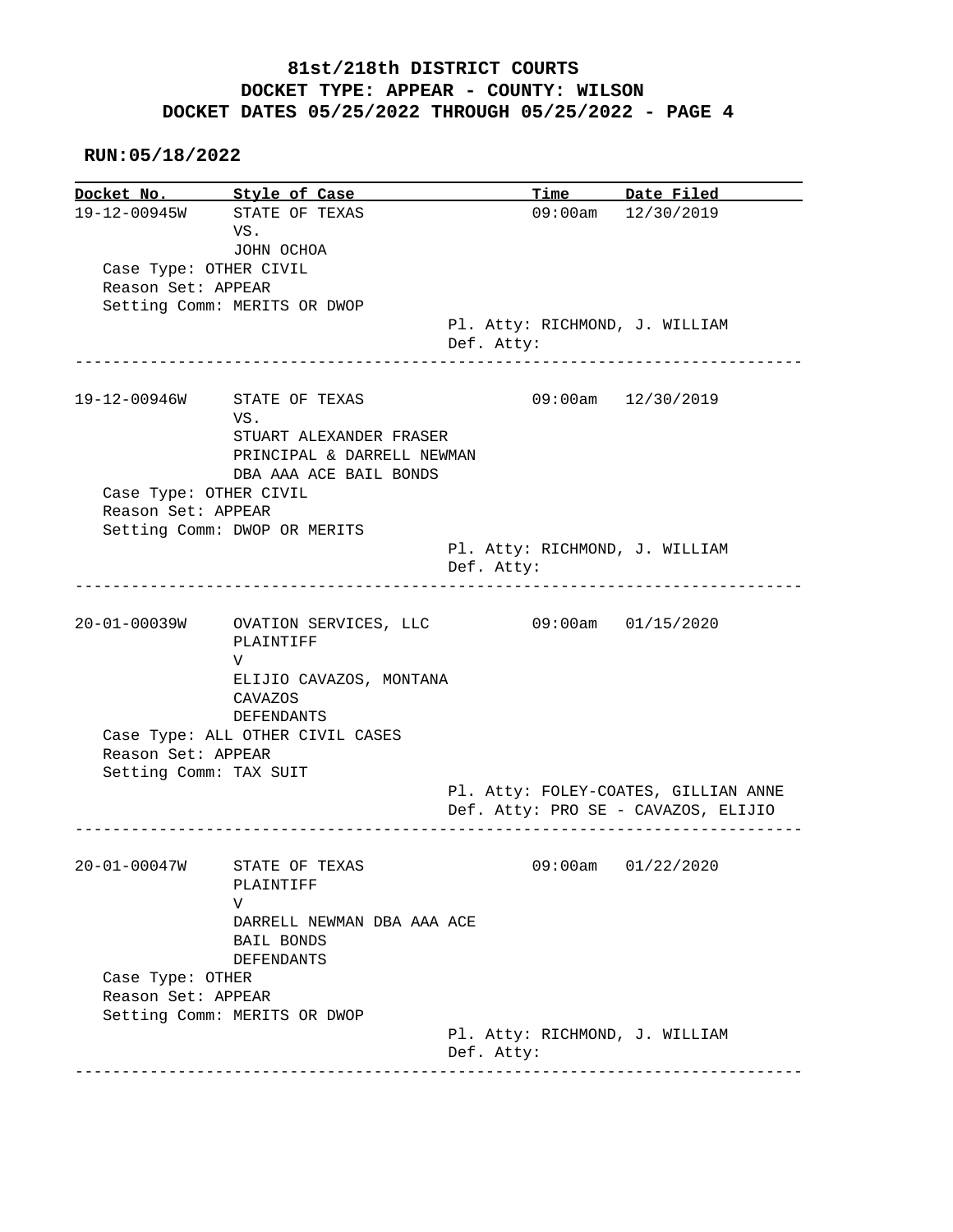**RUN:05/18/2022**

**Docket No. Style of Case Time Date Filed**  20-05-00340W IN THE MATTER OF THE MARRIAGE 09:00am 05/26/2020 BRANDON WELKER & SHAELYN N WELKER & ITIO:L.I.W AND R.S.W., CHILDREN Case Type: DIVORCE WITH CHILDREN Reason Set: APPEAR Setting Comm: MT FOR ENF-1 HR & MT MOD TEMP ORDER-1 HR Pl. Atty: IRELAND JR., C. MICHAEL Pl. Atty: MARTINEZ, DIANE Pl. Atty: MARTINEZ, DIANE Def. Atty: CALDWELL, THOMAS ------------------------------------------------------------------------------ 20-12-00886W IN THE MATTER OF THE MARRIAGE 09:00am 12/22/2020 OF KRISTIN M. JONES & KEVIN C. JONES & ITIO A.C.J., A CHILD Case Type: DIVORCE WITH CHILDREN Reason Set: APPEAR Setting Comm: MT FOR ENFORCEMENT Pl. Atty: CRAMP, JAMES G. Def. Atty: ------------------------------------------------------------------------------ 20-12-00890W BANK OF AMERICA N.A. 09:00am 12/30/2020 VS. BENEDICT M. TREVINO Case Type: DEBT/CONTRACT - CONSUMER/DTPA Reason Set: APPEAR Setting Comm: DEFAULT HRG-30 MINS/1 HR Pl. Atty: KITZ, NATHANIAL DAVID Def. Atty: ------------------------------------------------------------------------------ 21-10-00669W WELLS FARGO BANK, NA 09:00am 10/18/2021 VS. BENJAMIN P. MUNOZ Case Type: DEBT/CONTRACT - CONSUMER/DTPA Reason Set: APPEAR Setting Comm: DEFAULT JUDGMENT-10 MINS Pl. Atty: SELLERS, THOMAS MCARTHUR Def. Atty: ------------------------------------------------------------------------------ 21-11-00736W IMOM: AMANDA EASTIN AND 09:00am 11/12/2021 CHESTER DALE EASTIN Case Type: DIVORCE W/CHILDREN Reason Set: APPEAR Setting Comm: DIVORCE PROVE UP-10 MINS Pl. Atty: MCLAUGHLIN, ELIZABETH Def. Atty: TESSMER, HEATHER CLEMENT ------------------------------------------------------------------------------